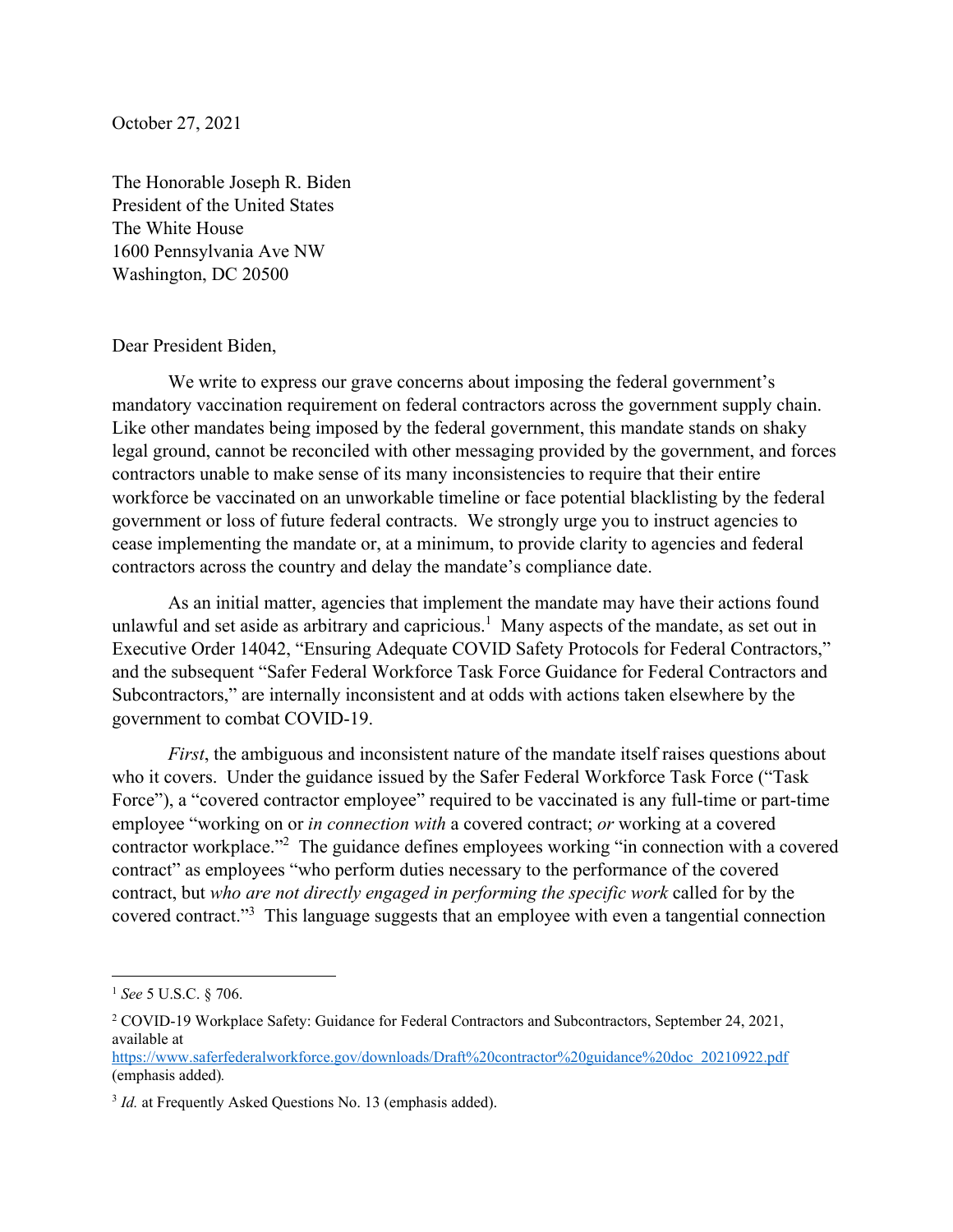to a covered contract would fall under the scope of the mandate, even if that employee works in an office far from the contract work location.

Moreover, because a "covered contractor workplace" includes any location controlled by a covered contractor where a covered contract employee is likely to be present, entire contractor offices could be required to be vaccinated, even if only one employee has a tangential connection to a covered contract. At the same time, a "covered contractor workplace" does not include the residence of an individual working on a covered contract, which leads to the result that an employee working remotely who works "on or in connection with" a covered contract is required to be vaccinated, although a family member in the same household who works for the same contractor (but not on a covered contract) is not. These rules and their outcomes are nonsensical and confusing. Contractors who seek to comply with their obligations are left with little choice but to require that their entire workforce be vaccinated.

*Second*, the federal-contractor mandate is inconsistent with other COVID-19 related actions taken by the federal government. For example, on June 21, 2021, the Department of Labor issued an emergency temporary standard under the Occupational Safety and Health Act, setting forth workplace requirements for healthcare workers to "reduce transmission of COVID-19 in their workplaces."4 While the Healthcare ETS itself is of questionable legality, it at least targets healthcare workers specifically because "the nature of their work often involving frequent and sustained close contact with COVID–19 patients."5 And the Healthcare ETS mainly sought to prevent the spread of COVID-19 through on-site measures, such as patient and visitor screening and personal protective equipment (PPE) requirements.<sup>6</sup> While the Healthcare ETS required employers to provide paid time off for employees to get vaccinated, it did not *require* employees to be vaccinated. $7$ 

Unlike the Healthcare ETS, the federal contractor mandate makes no attempt to account for industry-specific factors that might increase exposure risk. It applies across the board to all federal contractors, regardless of industry. And even in healthcare workplaces, where the risk of COVID-19 spread is arguably at its highest, the Healthcare ETS took more measured steps short of forced vaccination. Since the Healthcare ETS was issued in June, over 30 million more Americans have been fully vaccinated, suggesting that the need for vaccination is lower now than it was when the ETS was issued. $8$  For this reason, the Healthcare ETS is not only inconsistent with the federal-contractor vaccine mandate, but also with the forthcoming Centers for Medicare and Medicaid Services vaccine mandate applicable to healthcare workplaces receiving Medicare or Medicaid funding.

<sup>4</sup> *Occupational Exposure to COVID-19; Emergency Temporary Standard*, 86 Federal Register 32376, June 21, 2021 ("Healthcare ETS").

<sup>5</sup> *Id*. at 32385.

<sup>6</sup> *Id.* at 32430, 32431.

<sup>7</sup> *Id.* at 32396.

<sup>8</sup> *Trends in Number of COVID-19 Vaccinations in the US,* CDC.gov, available at https://covid.cdc.gov/covid-datatracker/#vaccination-trends vacctrends-fully-cum.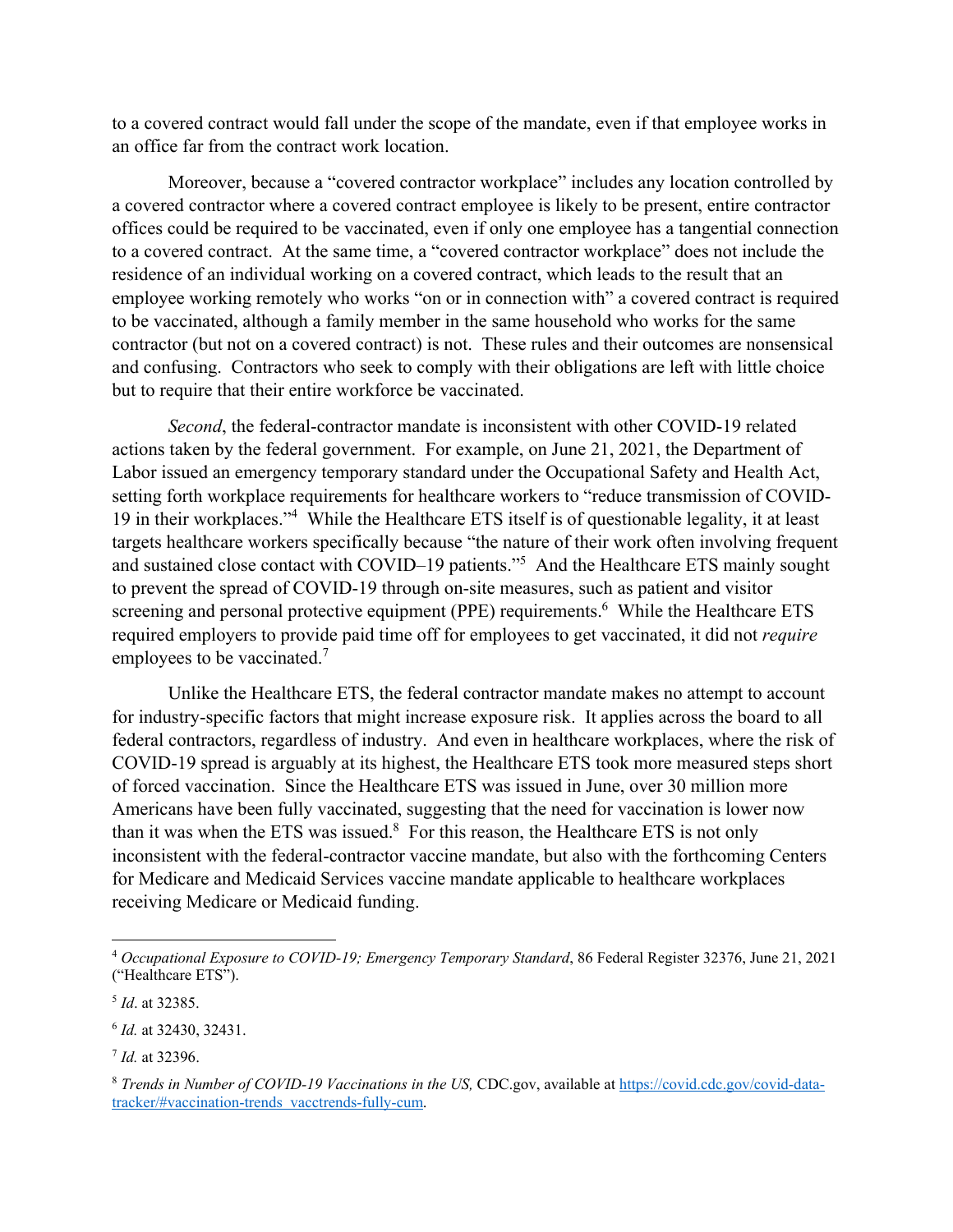The federal-contractor vaccine mandate is also inconsistent with the forthcoming new Department of Labor emergency temporary standard, which seeks to have employers with over 100 employees ensure that their workforce is vaccinated.<sup>9</sup> Unlike the federal-contractor mandate, the new emergency temporary standard allows for an alternative to forced vaccination, namely providing negative COVID-19 tests on a weekly basis.<sup>10</sup> These differing and inconsistent approaches to competing mandates—both of which would cover federal contractors—suggest that the Administration itself recognizes the dubious legality of both mandates.

*Third*, President Biden's remarks in announcing the federal-contractor vaccine mandate highlight why the mandate is unnecessary. The President emphasized that "the vaccines provide very strong protection from severe illness from COVID-19 . . . [and] the world's leading scientists confirm that if you're fully vaccinated, your risk of severe illness from COVID-19 is very low."11 But the federal-contractor vaccine mandate seeks to protect the vaccinated—for whom the risk of severe illness is "very low"—from those who choose to remain unvaccinated. Not only is this reasoning illogical, but it is likely to increase skepticism about the vaccine in those who have chosen not to receive it.

Setting aside the legality of the mandate, the failure of the Task Force to provide clear guidance has led to inconsistent application of the mandate by federal agencies. Guidance provided to contracting officers by the Civilian Agency Acquisition Council,<sup>12</sup> the Federal Acquisition Regulatory Council,<sup>13</sup> and the Department of Defense<sup>14</sup> about how to implement the mandate were generally consistent with each other, but simply adopted the ambiguous and inconsistent guidance issued by the Task Force and discussed above. Guidance provided by the General Services Administration ("GSA") to contracting officers differed, however, by including "GSA-specific implementation timelines for solicitations, new contracts, and existing contracts."<sup>15</sup>

<sup>9</sup> *President Biden's COVID-19 Plan*, September 9, 2021, available at https://www.whitehouse.gov/covidplan/ (discussing proposed emergency temporary standard).

<sup>10</sup> *Ibid.*

<sup>&</sup>lt;sup>11</sup> Remarks by President Biden, Sep. 9, 2021, available at https://www.whitehouse.gov/briefing-room/speechesremarks/2021/09/ 09/remarks-by-president-biden-on-fighting-the-covid-19-pandemic-3/.

<sup>&</sup>lt;sup>12</sup> Memorandum for Civilian Agencies, September 30, 2021, available at https://www.acquisition.gov/sites/default/files/page file uploads/CAAC%20Letter%202021-03%20Ensuring%20Adequate%20COVID%20Safety%20Protocols%20for%20Federal%20Contractors%20%28EO %2014042%29%2009.30.2021.pdf

<sup>&</sup>lt;sup>13</sup> Memorandum for Chief Acquisition Officers, September 30, 2021, available at https://www.whitehouse.gov/wpcontent/uploads/2021/09/FAR-Council-Guidance-on-Agency-Issuance-of-Deviations-to-Implement-EO-14042.pdf.

<sup>&</sup>lt;sup>14</sup> Memorandum for Commander, U.S. Cyber Command, et al., September 30, 2021, available at https://www.acq.osd.mil/dpap/policy/policyvault/USA001998-21-DPC.pdf.

<sup>&</sup>lt;sup>15</sup> Memorandum for All GSA Contracting Activities, September 30, 2021, available at https://www.gsa.gov/cdnstatic/Class%20Deviation%20CD-2021-13 0.pdf.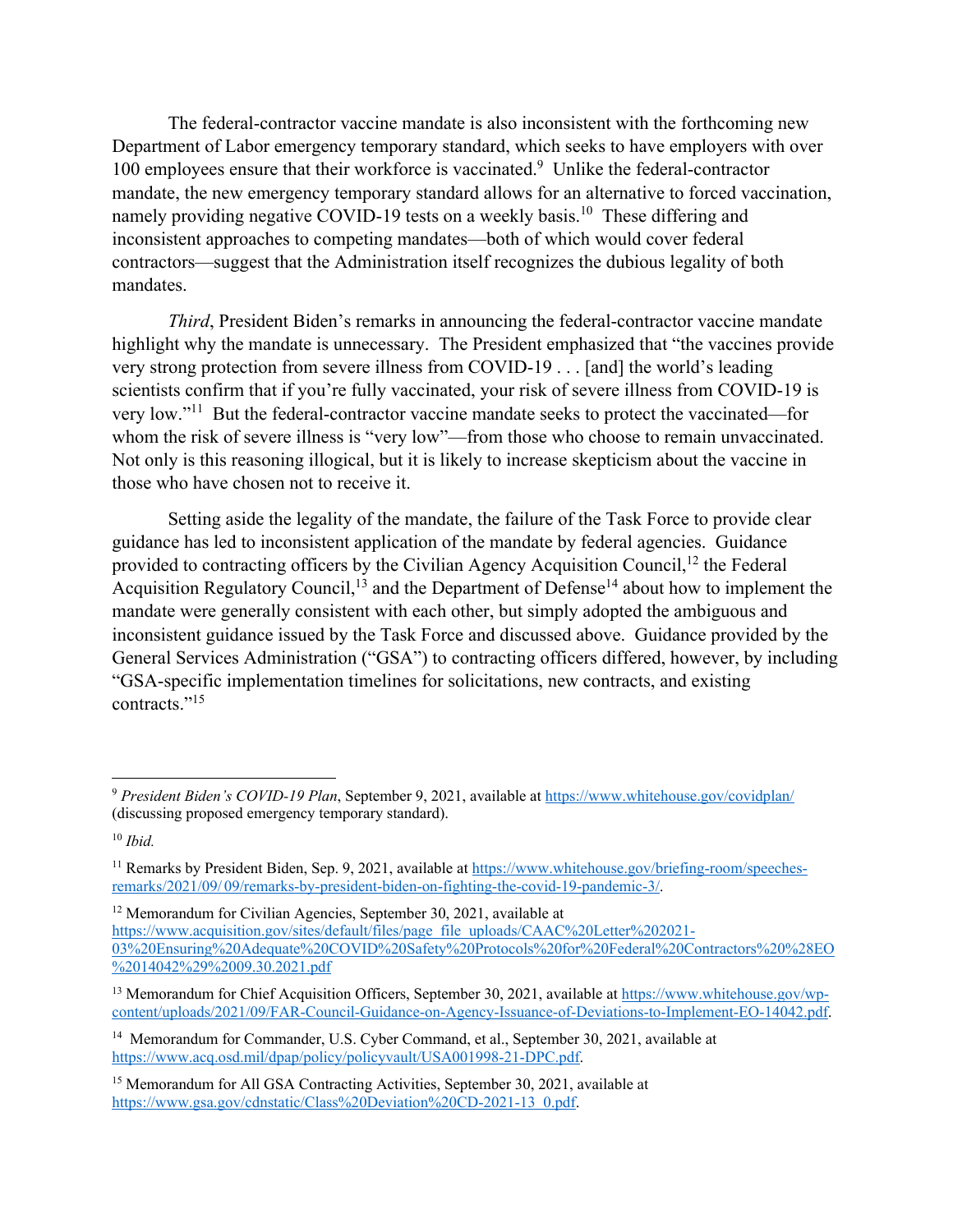Worse, the GSA's guidance instructs officers to insist upon compliance with the mandate even for *existing* contracts, despite such an instruction falling entirely outside your Executive Order.<sup>16</sup> If contractors do not agree to insert language requiring compliance into existing contracts, contracting officers are told that they "shall not exercise an option period or extend the period of performance for existing contracts."17 GSA is even more heavy-handed when it comes to "indefinite delivery, indefinite quantity" ("IDIQ") contracts. For these contracts, officers are encouraged to "take interim actions if a signed modification is not returned to GSA…such as…[t]emporarily hiding contractor information on GSA websites and/or e-tools [and] [f]lagging contractors that have not accepted the modification<sup>[1], 18</sup> Essentially, GSA is instructing its officers to blacklist IDIQ contractors who will not agree to the mandate on their existing contracts.

Finally, implementing the mandate now, in the middle of a supply-chain crisis, could have disastrous consequences in light of the approaching holiday season.<sup>19</sup> As the Cargo Airline Association recently informed you, it will be "virtually impossible to have 100% of [the] respective work forces vaccinated by December 8.<sup>"20</sup> The "virtual impossibility" of meeting this deadline is not unique to the cargo industry, and the inability of many contractors to guarantee compliance will have significant ramifications to the economy at large.

For these reasons, we strongly urge you to instruct the Task Force and federal agencies to halt any efforts to implement the federal contractor mandate. All citizens—including federal contractors—should have the right to make their own decision about whether to receive the COVID-19 vaccine. At the very least, you should provide additional guidance addressing the ambiguities and inconsistencies in the mandate, ensure that guidance is applied uniformly, and allow agencies and contractors additional time to comply.

Respectfully,

Lynn Fitch Steve Marshall Attorney General for Mississippi Attorney General for Alabama

Markell

<sup>16</sup> *Id.*

<sup>17</sup> *Id.*

<sup>18</sup> *Id.*

<sup>19</sup> *See* Natasha Korecki, *Biden's vaccine mandate has cargo giants in a pre-holiday panic*, POLITICO, Oct. 21, 2021, available at https://www.politico.com/news/2021/10/21/joe-biden-vaccine-mandate-supply-chain-516682.

<sup>&</sup>lt;sup>20</sup> Letter from Stephen A. Alterman, President, Airline Cargo Association, to Shalanda Young, Acting Director, Office of Management and Budget, Oct. 18, 2021.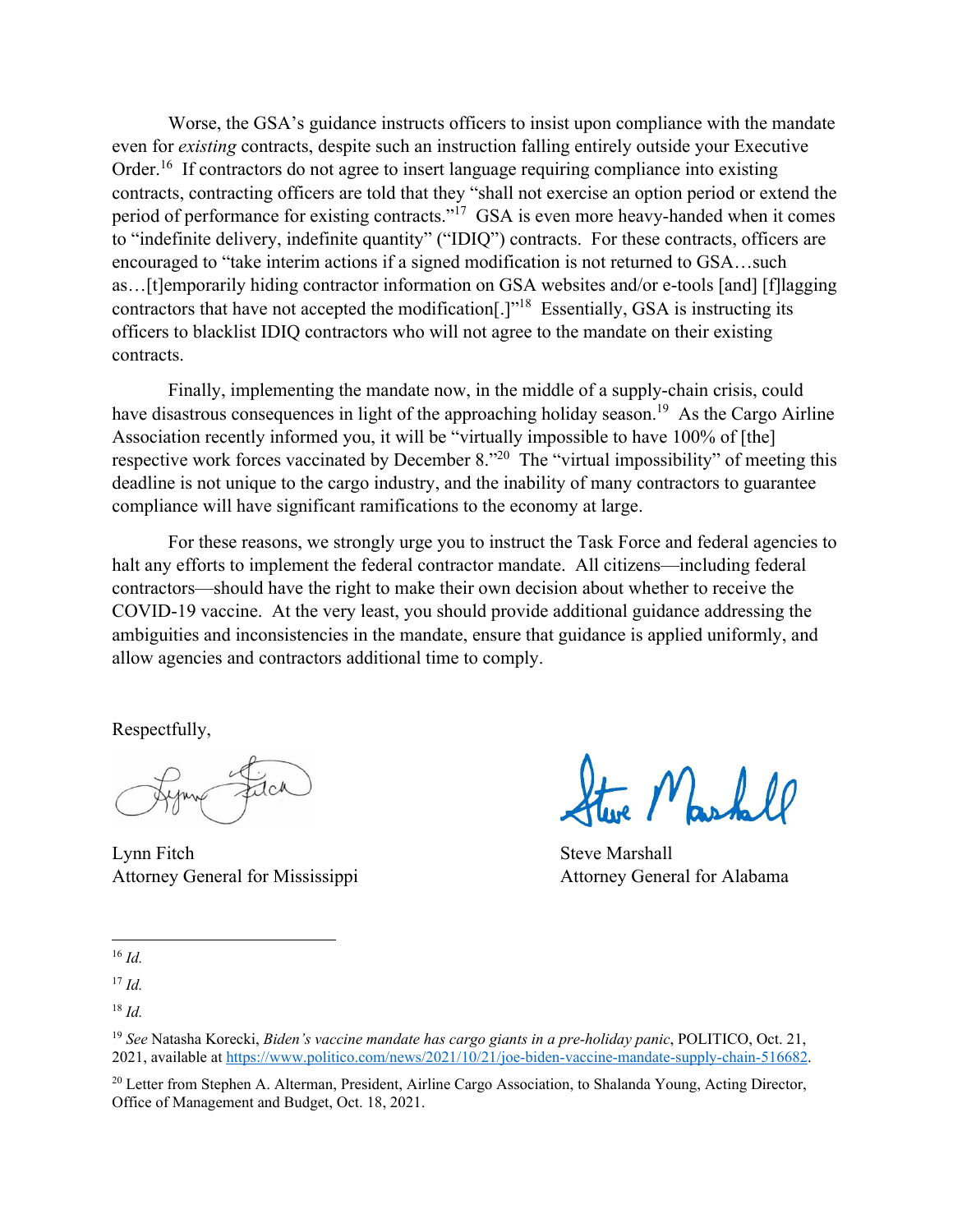Treg R. Taylor Leslie Rutledge

C

Lawrence G. Wasden Todd Rokita

Denk Schmitt

Derek Schmidt Daniel Cameron

Jaw

Jeff Landry Austin Knudsen Attorney General for Louisiana **Attorney General for Montana** 

Eric & Schnid

Eric S. Schmitt Douglas J. Peterson

De il Rollidge

Attorney General for Alaska Attorney General for Arkansas

Attorney General for Idaho Attorney General for Indiana

Attorney General for Kansas Attorney General for Kentucky

 $0 + 1$ 

Jourfas & Seteror

Attorney General for Missouri **Attorney General for Nebraska**